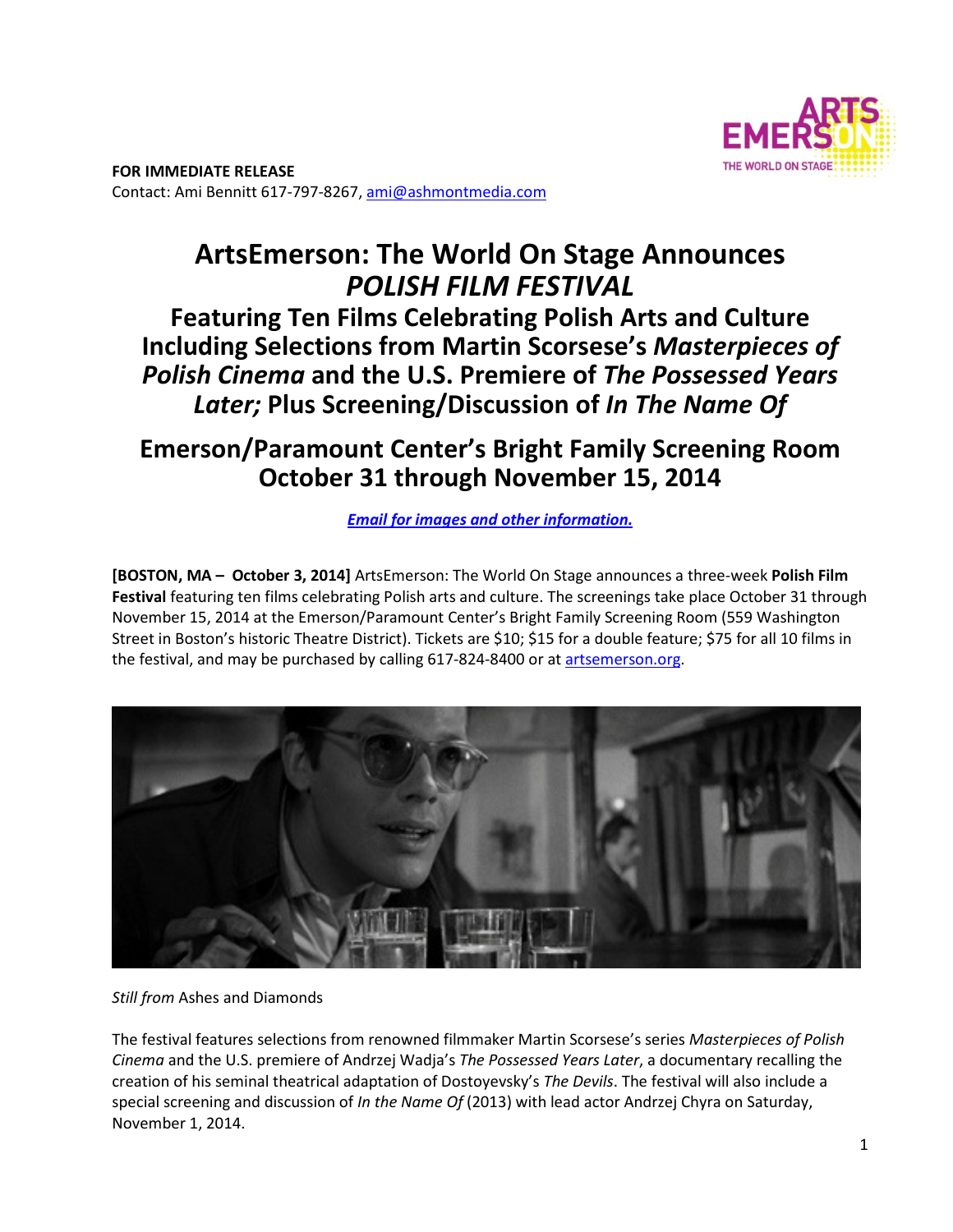"We're proud to present this rich and diverse collection of Polish films," says ArtsEmerson Director of Artistic Programs David Dower. "Like our stage programming philosophy of 'the world on stage,' ArtsEmerson is also committed to inviting and sharing important works on film and the cultures they depict."

# **Friday, October 31, 7pm Saturday, November 1, 4pm Ashes and Diamonds**

#### **Directed by Andrzej Wajda, 1958, 103 minutes, Polish with English subtitles**

Presented as part of ArtsEmerson's Polish Film Festival, Andrzej Wajda's classic film **Ashes and Diamonds** is a complex story of morality in shifting political climates. At the end of WWII, a young Polish resistance soldier reaches a crossroads when Nazi rule is replaced by a communist regime that is not what he and his compatriots have been fighting for. This digitally remastered version reinvigorates Wajda's signature stunning visuals. Click here to view the trailer.

# **Saturday, November 1, 1pm**

# **In the Name Of**

# **Directed by Malgoska Szumowska, 2013, 102 minutes, Polish with English subtitles**

Film star Andrezj Chyra portrays Father Adam as a Catholic priest who lives in a village in rural Poland where he works with teenagers with behavioral problems. The locals want to be close to him, feeding off of his vitality and power, but no one knows he harbors his own secret. **Immediately following the screening there will be a Q&A with the film's leading actor Andrezj Chyra**. Click here to view the trailer.

# **Saturday, November 1, 7pm**

#### **Innocent Sorcerers**

#### **Directed by Andrzej Wajda, 1960, 88 minutes, Polish with English subtitles**

**Innocent Sorcerers** is the story of a young doctor who has become exhausted with dead‐end dating until he meets a young lady different from the rest. When she disappears in the middle of the night, a search ensues across the city for the woman who may just be the love of his life. This film is noted for its contrast to Wajda's other work and features a young Roman Polanski. Click here to view the trailer.

# **Sunday, November 2, 2pm**

**Saturday, November 8, 4pm** 

#### **The Wedding**

# **Directed by Andrzej Wajda, 1974, 102 minutes, Polish with English subtitles**

**The Wedding** features characters from all walks of life coming together at a 19th century wedding party in Krakow. As the guests celebrate the union of a leader of the intelligentsia and a peasant girl, things take a turn for the bizarre when ghosts from their pasts join the wild party. Click here to view the trailer.

#### **Friday, November 7, 7pm**

#### **The Promised Land**

#### **Directed by Andrzej Wajda, 1974, 170 minutes, Polish with English subtitles**

Director Andrzej Wajda sets his strong critique of capitalism during the 19th century industrial revolution in Łodz, Poland. In **The Promised Land**, three men from different backgrounds come together to take advantage of the bourgeoning textile industry by starting a business. When the money is raised and the factory is open, the men learn that riches come at the price of lost morals, ruined marriages and ongoing struggle. Praised for its sharp message and beautiful accuracy, the film is the recipient of many awards and much acclaim. Click here to view the trailer.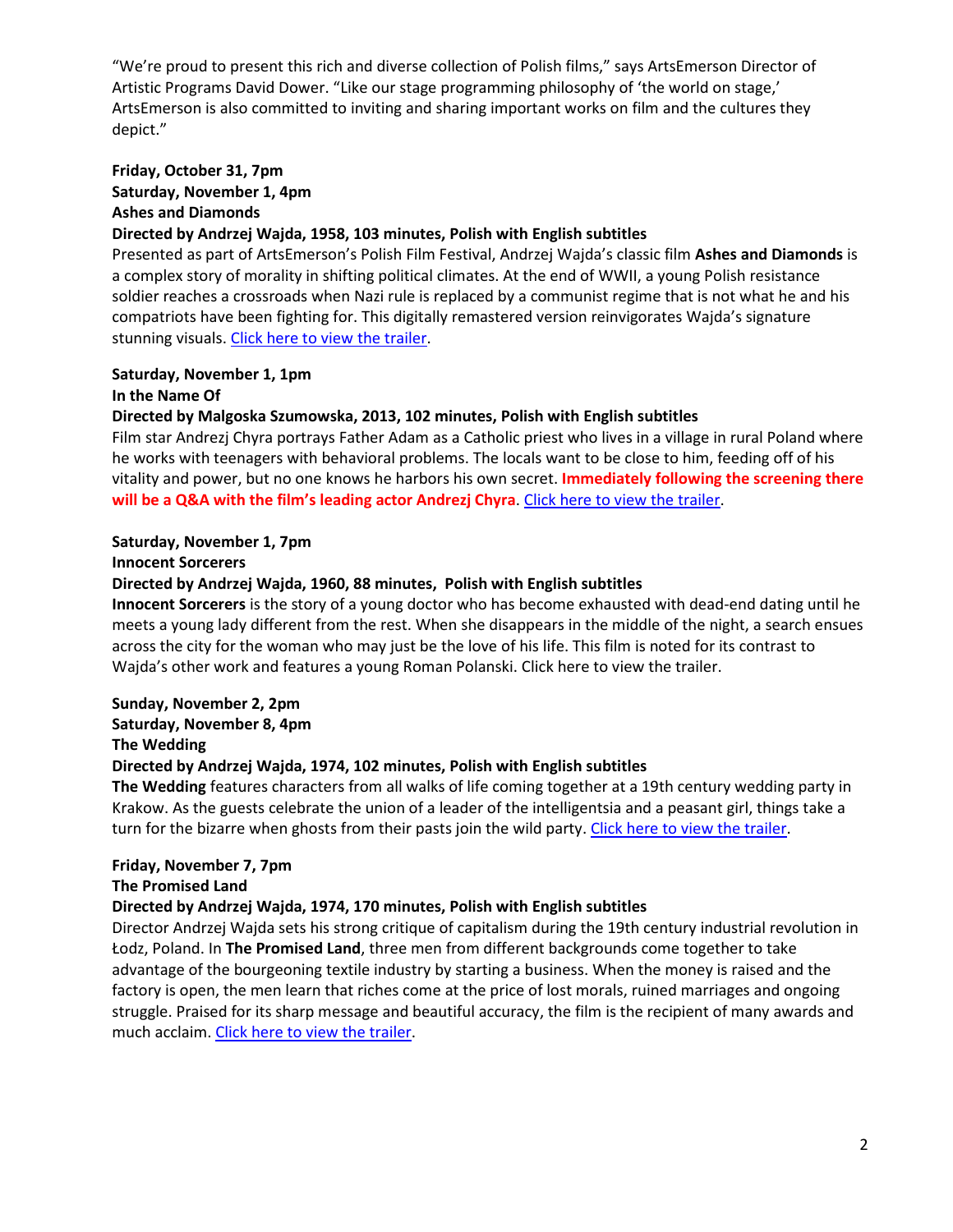# **Saturday, November 8, 1pm The Illumination**

#### **Directed by Krzysztof Zanussi, 1972, 93 minutes, Polish with English subtitles**

Celebrated Polish director Krzysztof Zanussi blends documentary and narrative film styles in **The Illumination**. A young provincial man comes to the capital to study as a physicist. The film follows his life as he tackles the questions of the universe of his personal life. Click here to view the trailer.

### **Saturday, November 8, 7pm**

#### **The Constant Factor**

### **Directed by Krzysztof Zanussi, 1980, 91 minutes, Polish with English subtitles**

Zanussi's **The Constant Factor** was the Cannes Film Festival Jury Prize of 1980. After the death of his mother, a young man dreams of climbing the Himalayas in the footsteps of his father. His biggest obstacle is not the mountains but the ways his job at an international trade company compromises his ideals. Click here to view the trailer.



#### *Still,* The Constant Factor

#### **Sunday, November 8, 2pm Man of Iron**

# **Directed by Andrzej Wajda, 1981, 91 minutes, Polish with English subtitles**

Director Andrzej Wajda takes advantage of a thaw in Soviet censorship to tell the story of an anti‐communist workers' strike in his Oscar nominated film, **Man of Iron**. An alcoholic journalist for a communist controlled radio station is a sent to slander Maciej Tomczyk – the man responsible for organizing the Gdansk shipyard strike of 1980. **Man of Iron** received the 1981 Jury Prize at the Cannes Film Festival and is the continuation of Wajda's earlier film *Man of Marble*. Click here to view the trailer.

# **Friday, November 14, 7pm**

#### **Sunday, November 16, 2pm The Possessed Years Later**

# **Directed by Andrzej Wajda, 2013, 91 minutes, Polish with English subtitles**

The U.S. premiere of **The Possessed Years Later** is a documentary recalling the creation of Wajda's long‐ running seminal piece of theatre. Adapted from Dostoyevsky's *The Devils*, **The Possessed** earned international acclaim including a run at Yale Repertory Theatre starring Meryl Streep and Christopher Lloyd.